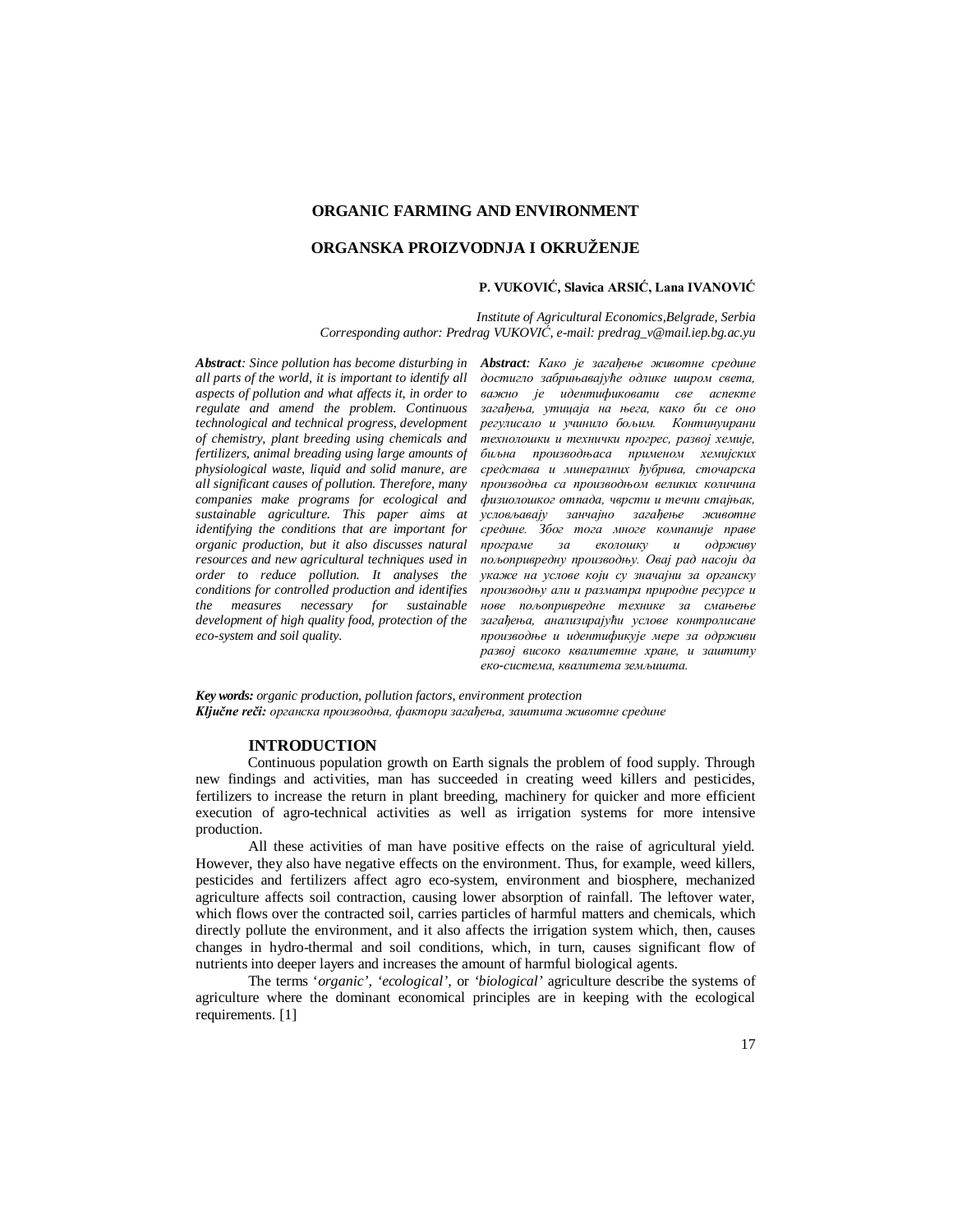#### **MATERIAL AND METHOD**

*1. Organic agriculture -* Sustainable development is a new, generally accepted, concept of the development of the human society, which is based on controlled development without any growth that would exceed the capacity of the environment and nature as a whole. Sustainability means life in reasonable comfort within the natural boundaries, it means living with nature without leaving great traces behind. [2]

There are many programs and ways to reach this system of sustainability in all segments of humanity. One of them is in food production and it is called sustainable agriculture. By introducing ecological principles into food production, we make the transition from traditional (conventional) agriculture into alternative or sustainable one, which is much more acceptable for the environment.

The interest in organic agriculture has risen in the past few years, as a reaction to the increasing ecological degradation, lower food quality and ever-increasing health issues for the human population. The consumers buy this kind of food mostly for health reasons or because it tastes better.

In order for a certain food product to be declared as organic, it must meet certain conditions. Therefore, it is not so easy to obtain a certificate of organically produced food. An international organization IFOM (International Federation of Organic Movements) has adopted the regulations for organic production and processing of agricultural products. According to these regulations, organic agriculture is a wholesome system of production that also includes, to a reasonable level regarding the environment (health of the environment, biological diversity, biological cycle), the economical aspect of food production and processing. It includes the implementation of the agronomical, biological and mechanical methods, and declines the implementation of harmful synthetic materials and natural supplements known to be harmful for humans.

Regardless of present difficulties, organic agriculture is moving in the direction of harmonizing the development with the market needs and environment protection, as well as reducing quantity at the expense of quality of food, favouring those agricultural techniques which best use the natural resources (recycled bio-masses and energy) and minimize waste.

In order to start organic agriculture in one area, it must comply with the precisely defined conditions. Those are: isolation of the plots, cattle farms and processing capacities from possible sources of pollution, satisfactory quality of the irrigation water, and harmonized development of plant and animal production, together with trained experts and producers in the area of organic agriculture who are obligated to constantly update their knowledge. [2]

*2. Environment protection -* Matters used in organic agriculture must not be harmful or have negative impact on the environment. The material must not increase unacceptable pollution of the surface or underground water, air or soil. All the stages in its production must be checked and the relevant characteristics to be taken into account are as follows: degradability, acute toxic effect on other (non-target) organisms, long-term chronic toxic effect, chemically synthesized products and heavy metals.

All the used matters must be degradable to the level of  $CO<sub>2</sub>$ , H<sub>2</sub>O and/or their mineral forms. Matters with high toxic effect on other organisms must have half-life period of five days. Natural substances not marked as toxic do not need to be degradable in a limited period.

When a material is relatively highly toxic for non-target organisms, a limited usage is necessary. Measures taken must provide survival of such organisms. Maximal dosages must be determined. If there is no possibility to apply adequate measures, such material must not be allowed.

Matters that accumulate in organisms or systems of organism and those that have, or are suspected to have, mutating or cancerous characteristics must not be used.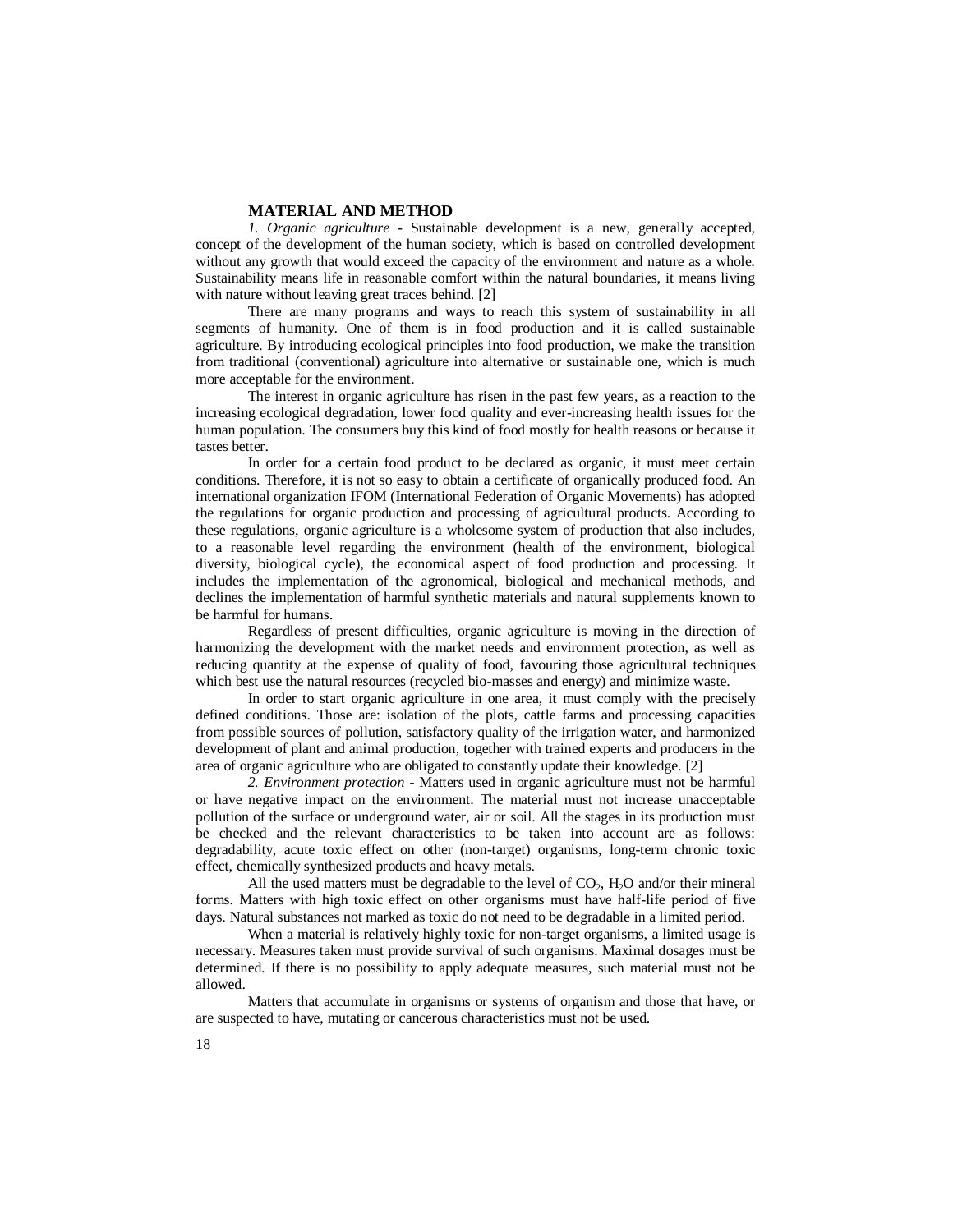Matters must not include harmful amount of artificial chemicals. Chemically synthesized products can be accepted only if the are the same as natural.

*3. Analysis of the conditions of the basic elements in environment -* Identification and quantitative mark for the matters that have considerable toxic emissions can be established for each category of data or category of level of influence. To label a mater as toxic for air, water, soil or humans, it is necessary to conduct more elaborate tests of influence of input and output of all unit processes.

*Air quality -* Major sources of pollution are:

- **power plants;**<br>**beating object**
- heating objects (during heating season);
- transport and vehicles that have motors with internal combustion;
- utilities;
- waste disposal sight, and
- various activities (gases and aerosols due to: smoking agricultural areas, dusting, spraying, cleaning, smoking);
- **ightharrow industrial and port facilities, rivers and sewers.**

*Drinking water quality* - Intensive urbanization throughout the last century could not be followed by the appropriate infrastructure in a town or village, due to high costs of development, exploitation and maintenance of the infrastructure network and installations. This inevitably produced negative consequences for the environment.

In the facilities that purify well water, we have the following production processes: aeration, introduction of ozone, filtering through filters and introduction of chlorine, which are based on the parameters characteristic for the quality of underground water. This requires considerable amount of money, which lacked in those days.

Physical and chemical tests of water samples from village water supplies often show that this water is deficient, mainly because it has matters of geological origin such as manganese and iron.

According to *The Rule Book on the Quality of Drinking Water*, the quality of drinking water does not comply with legal norms in the majority of suburban and rural areas, due to higher levels of iron, manganese and ammoniac. The conclusion is that water supply systems do not satisfy the needs of the residents either with respect to the quality or to the quantities they provide, which, then, leads to diseases.

The diseases caused by some agents from water can occur as a result of inadequate preparation of the drinking water, uncontrolled disposal of waste, contamination during distribution etc. Water is a potential cause of a whole set of diseases. The most common ones are intestinal diseases: enteritis, intestinal typhus, par-typhus, bacillary and amoebic dysentery, and hepatitis. Infection also occurs because of the consummation of the products contaminated by water.

*Wastewater -* Considering the fact that sewerage infrastructure does not satisfy the needs of the town and the industrial zone, wastewater is let unpurified into water streams, melioration canals, not watertight septic pits and soak-aways, which leads to soil pollution, as well as surface and underground water.

If it is considered that subterranean water is used as water supply, it is obvious that uncontrolled exhaust of wastewater causes pollution of unprotected spring zones as well as the possible transport of polluting substances to the basic water complex.

Also, a small number of industrial objects from the city centre has connection to the sewage system, in which the technological wastewater is exhausted without being previously treated. Because of that a substantial quantity of Nitrogen, Mercury, Merkaptan and petrol derivatives is registered in wastewater and mud of most canals. /3/

*The quality of soil* - Waste management in municipalities is based only on activities of collection, transport and deposit, which is not compliant to contemporary experience and practice in dealing with municipal waste. The collection of waste in appropriate containers is performed only in 20% of households in suburbs and villages. In some residential areas the collection of waste is not organized at all.

Waste is deposited in waste disposal site and mainly without applying environment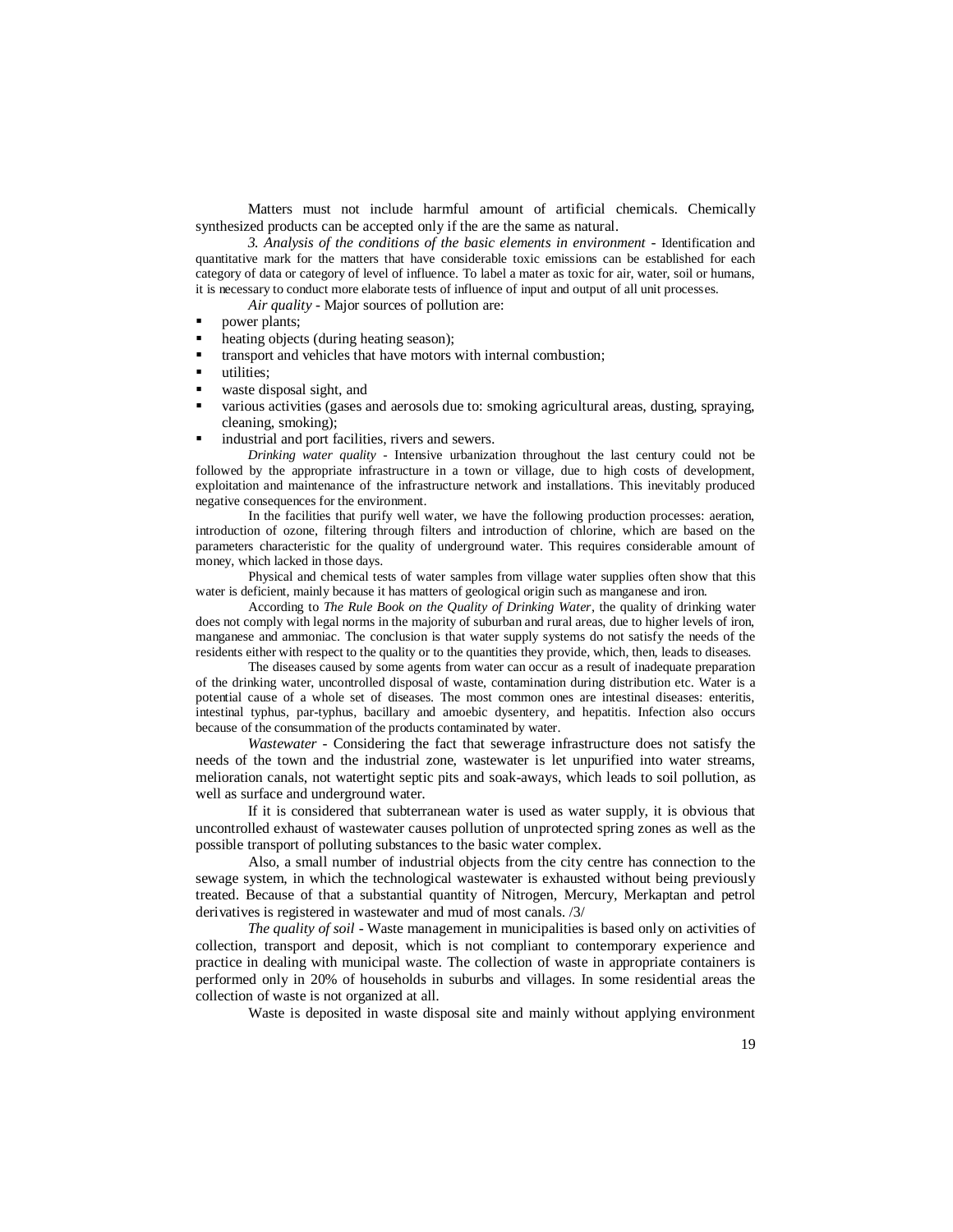standards. Waste disposal sites cover substantial area in the vicinity of residential areas. The process of spreading and flattening as well as covering with inertial material, is performed very rarely in waste disposal site. Selection and collection of secondary raw material from individual waste are not organized where the waste is produced, whereas in waste disposal site its selection is conducted in a primitive and unhygienic way. Municipality resolutions of cities define the way of dealing with waste, but, due to the lack of funds, it is not conducted properly. Waste is of different origin: communal, industrial, medical and agricultural.

*Medical waste*, produced in medical organizations, almost always is a mixture of common communal rubbish, infective, pathological and laboratory waste, pharmaceutical waste, organic substances, packaging, medicines, disinfection substances, and, sometimes, low radioactive and dangerous chemical waste. This type of waste includes disposed medical instruments and pressurized vessels. In medical organizations the medical waste management is mainly conducted in a wrong way, opposite to regulations, and due to that, there is a risk of causing infection. The transport of medical waste from a medical organization to a waste disposal site is inappropriate and is not performed on a regular basis.

*Pharmaceutical waste* includes: waste from production and preparation of medications, medications with expired date, medical supplements and medicines.

Agricultural waste that mostly contains pesticides and biocides is mainly deposited in municipal waste disposal site.

In the territories of most municipalities there are not especially designed areas for dangerous waste. However, such waste is deposited in municipal waste disposal sites and in the area of certain production organizations.

*4. Protection of environment -* In Serbia the choice regarding the strategy of protecting and promoting environment, is presented through implementation of environmental standards. The most recent approach to resolving environmental issues is represented by industrial ecology i.e. industrial ecosystems, which are designed to imitate the natural chain of nutrition. It means that the waste from one production entity is used as raw material in another production entity. An industrial system could be presented by a group of companies linked to the main manufacturer of raw material, secondary raw material manufacturer, semi-products and finished products producer, including the companies for treatment and recycle of waste. So, applying the most modern accomplishments of ecological engineering and industrial ecology concept would provide environment management. In the future, the efficient protection of environment will not be possible if it is based on traditional technological solutions and if it is only the concern of companies' environmental agencies.

*Effort to ensure clean air* - The strategy's general objectives include: preventing the additional air pollution caused by new emitters, limitation of the existing air pollution to the allowed level, constant improvement of air quality.

*Drinking water management* - The basic objectives for protection of water resources, quality of water aquatic systems are: maintaining integrity of water ecosystems and its efficient protection, people health protection through provision of quality drinking water supplies and the control of contagious diseases in water environment as well as trained labour for building capacities and maintaining water quality.

Water resources management in Serbia should be developed within the frame of adopted local authorities policy regarding people's health, production of quality food, its preservation and hygienic distribution according to regulations, lessening the effects of natural disasters, protection of environment and preservation of natural springs base.

*Wastewater management* - According to effective legal regulations for releasing effluent in a natural recipient, it is necessary previously to work out a detailed analysis of waste water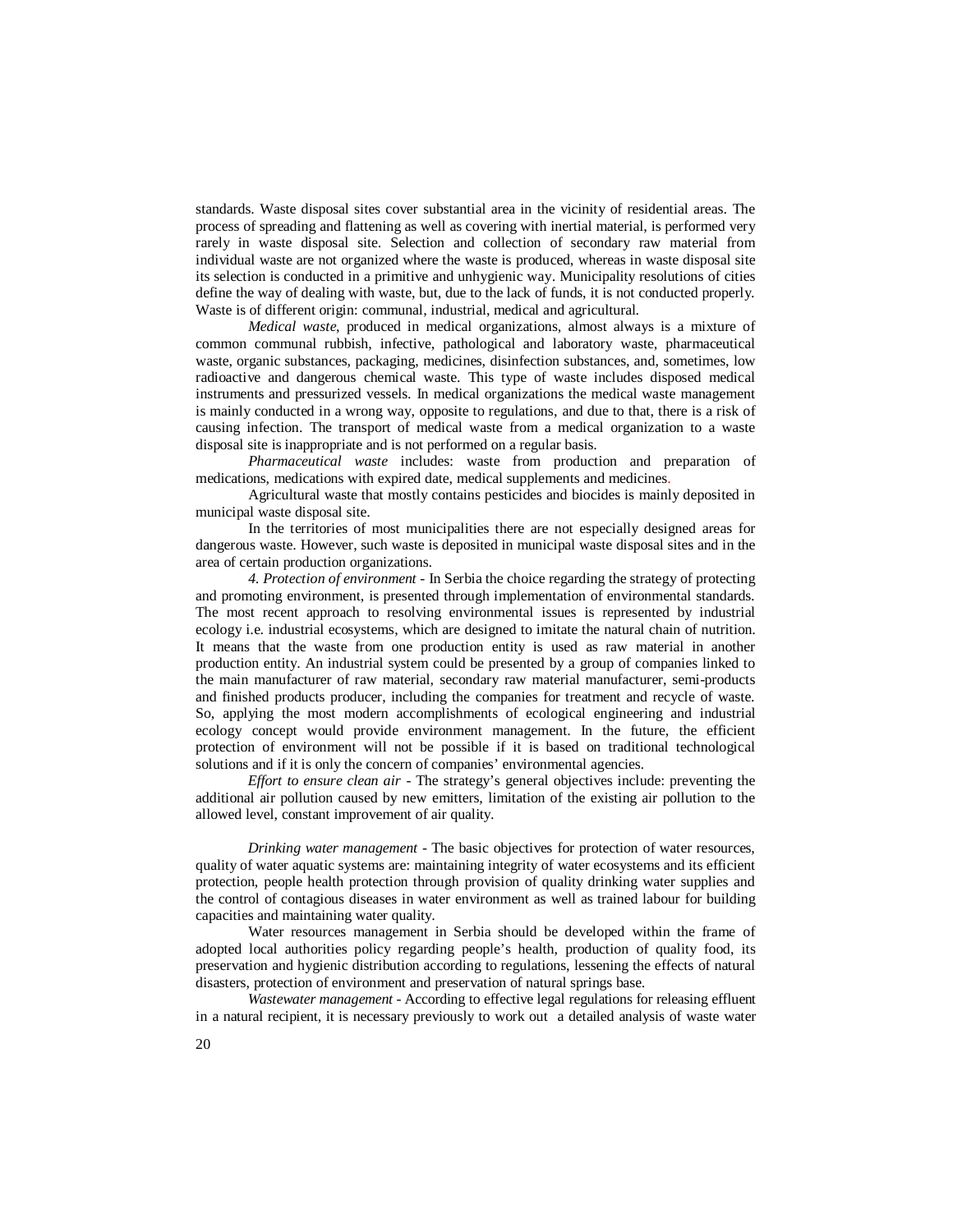state in particular locations, work out documentation for the purpose of checking the confirmation or modification of existing concepts and directions for building main collectors in a particular location, as well as the technology of waste water improvement in the future.

Also, it is necessary to create the plan for resolving problems of industrial organizations waste waters i.e. create projects for reconstruction and upgrading the existing devices for pre-treatment and common treatment of waste waters.

*5. Overhaul measures of agricultural soil* - One of the main pre-conditions for protection of soil quality is related to provision of financial and technological capacities, which would ensure:

- Inspection of soil pollution on the surfaces where dangerous substances have leaked;
- Inspection of soil pollution in the agricultural areas and river banks;
- Inspection of soil pollution in the closer area of water supply spring;
- Inspection of soil pollution in the locations of traffic zones;
- Inspection of soil pollution in the vicinity of industrial objects;
- Inspection of radioactivity in soil.

*Soil calcification* - Inspection of agricultural soil has shown that in the central part of Serbia more than three quarters of the soil are highly acidic (almost a million hectares), which is an additional difficulty in the process of primary agricultural production. Due to that and for the purpose of creating better conditions for production, it is necessary to apply the appropriate measures to decrease acidity of the agricultural soil.

Agricultural expert agencies have already submitted the list of farmers and land area accompanying the total quantity of ground limestone. The ministry has signed the contracts with the best deliverers of the material for nine locations. /4/

*6. Analysis of soil to apply the appropriate fertilizers -* The proper application of organic and mineral fertilizers can be performed only upon completed soil analysis. Because of that this measure has an exceptional significance in increasing productivity. However, a small number of producers has performed the regular soil analysis and has asked for recommendation to apply fertilizers, due to, either lack of understanding or the costs. Agricultural stations, faculties and colleges are trained to provide such services. This measure's objective is to improve production through proper and timely application of fertilizers and for producers to adopt the habit of soil analysis on a regular basis.

### **CONCLUSIONS**

The main advantage in organic agriculture is in production of high quality food as well as food that is safe for both human and animal health. It is known that most diseases of a modern man are caused by inappropriate nutrition and consumption of spoiled food. The second advantage is the preservation and protection of environment, which provide clean soil, water and air for the future generations as well. The main postulate in the concept of sustainable development is to preserve the environment for the future generations as well. An important role of the science is accompanied by the protection of environment as one of the basic postulates of the research and its application in practice. According to experience we know that each mistake in application of technical and technological solutions causes serious pollution in the environment. /5/

Regarding agriculture, undeveloped technologies and, due to that, less productivity of such plant production systems are the disadvantages of the food production. Plenty of effort and research is necessary in order to improve organic production and discover all the complex mechanisms in the nature in order to accomplish balance between the mankind need for food and other materials and the nature.